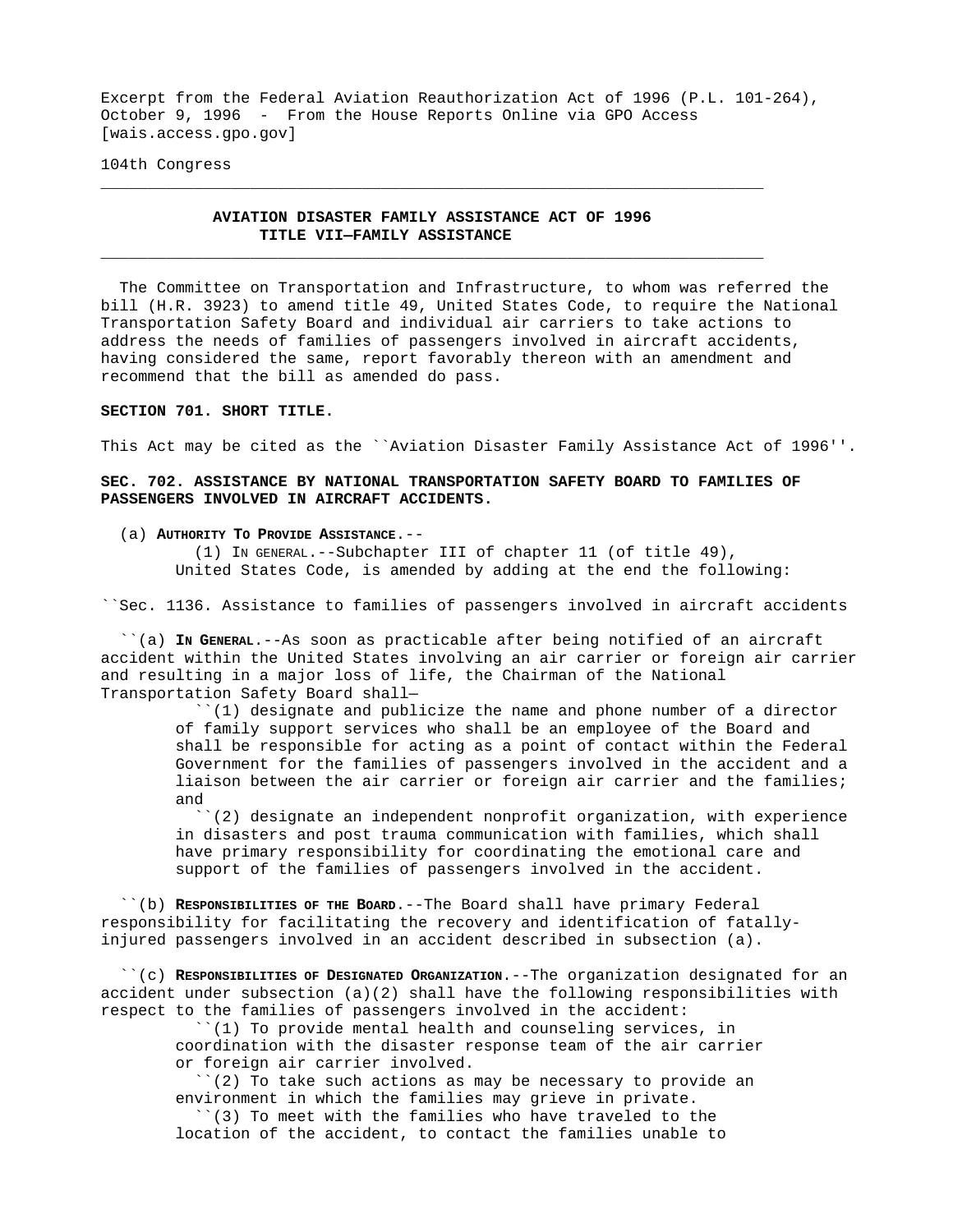travel to such location, and to contact all affected families periodically thereafter until such time as the organization, in consultation with the director of family support services designated for the accident under subsection  $(a)(1)$ , determines that further assistance is no longer needed.

 ``(4) To communicate with the families as to the roles of the organization, government agencies, and the air carrier or foreign air carrier involved with respect to the accident and the post-accident activities.

 $(5)$  To arrange a suitable memorial service, in consultation with the families.

- ``(d) **PASSENGER LISTS.--**
	- ``(1) **REQUESTS FOR PASSENGER LISTS**.--

 ``(A) **REQUESTS BY DIRECTOR OF FAMILY SUPPORT SERVICES**.--It shall be the responsibility of the director of family support services designated for an accident under subsection  $(a)(1)$  to request, as soon as practicable, from the air carrier or foreign air carrier involved in the accident a list, which is based on the best available information at the time of the request, of the names of the passengers that were aboard the aircraft involved in the accident.

 ``(B) **REQUESTS BY DESIGNATED ORGANIZATION**.--The organization designated for an accident under subsection (a)(2) may request from the air carrier or foreign air carrier involved in the accident a list described in subparagraph (A).

 ``(2) **USE OF INFORMATION**.--The director of family support services and the organization may not release to any person information on a list obtained under paragraph (1) but may provide information on the list about a passenger to the family of the passenger to the extent that the director of family support services or the organization considers appropriate.

 ``(e) **CONTINUING RESPONSIBILITIES OF THE BOARD**.--In the course of its investigation of an accident described in subsection (a), the Board shall, to the maximum extent practicable, ensure that the families of passengers involved in the accident-- ``(1) are briefed, prior to any public briefing, about the accident, its causes, and any other findings from the investigation; and  $'(2)$  are individually informed of and allowed to attend any public hearings and meetings of the Board about the accident.

 ``(f) **USE OF AIR CARRIER RESOURCES**.--To the extent practicable, the organization designated for an accident under subsection (a)(2) shall coordinate its activities with the air carrier or foreign air carrier involved in the accident so that the resources of the carrier can be used to the greatest extent possible to carry out the organization's responsibilities under this section.

``(g) **PROHIBITED ACTIONS.--**

 **``(1) ACTIONS TO IMPEDE THE BOARD**.--No person (including a State or political subdivision) may impede the ability of the Board (including the director of family support services designated for an accident under subsection  $(a)(1)$ ), or an organization designated for an accident under subsection  $(a)(2)$ , to carry out its responsibilities under this section or the ability of the families of passengers involved in the accident to have contact with one another.

 ``(2) **UNSOLICITED COMMUNICATIONS**.--In the event of an accident involving an air carrier providing interstate or foreign air transportation, no unsolicited communication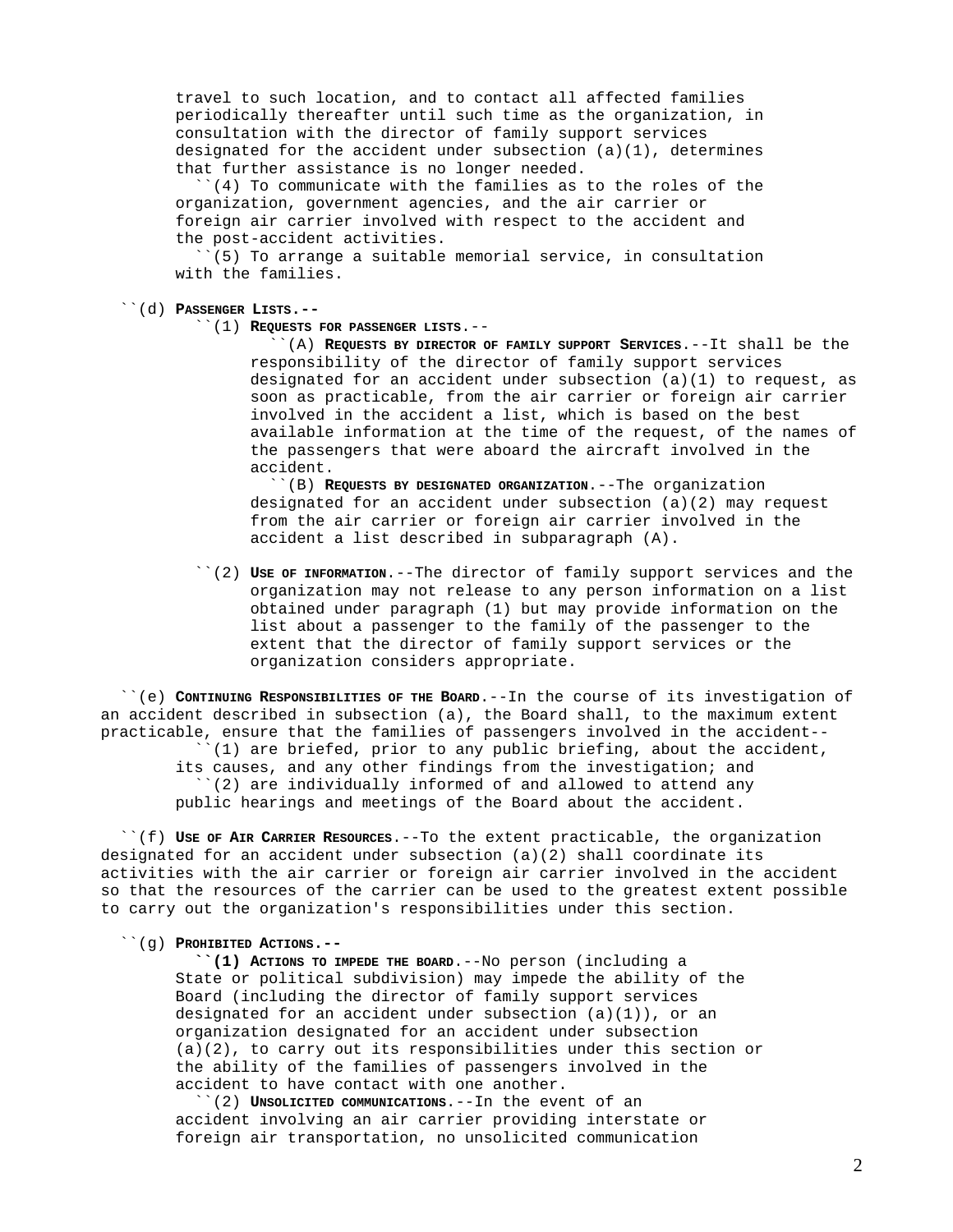concerning a potential action for personal injury or wrongful death may be made by an attorney, representative of an attorney, insurance company, or air carrier litigation representative to an individual injured in the accident, or to a relative of an individual involved in the accident, before the 30th day following the date of the accident.

 ``(h) **DEFINITIONS**.--In this section, the following definitions apply: ``(1) **AIRCRAFT ACCIDENT**.--The term `aircraft accident' means any aviation disaster regardless of its cause or suspected cause. ``(2) **PASSENGER**.--The term `passenger' includes an employee of an air carrier aboard an aircraft.''.

 (2) **CONFORMING AMENDMENT**.--The table of sections for chapter 11 of such title is amended by inserting after the item relating to section 1135 the following:

``1136. Assistance to families of passengers involved in aircraft accidents.''.

 (b) **PENALTIES**.--Section 1155(a)(1) of such title is amended-- (1) by striking ``or  $1134(b)$  or  $(f)(1)'$ ' and inserting ``, section  $1134(b)$ , section  $1134(f)(1)$ , or section  $1136(g)''$ ; and (2) by striking ``either of'' and inserting ``any of''.

### **SEC. 703. AIR CARRIER PLANS TO ADDRESS NEEDS OF FAMILIES OF PASSENGERS INVOLVED IN AIRCRAFT ACCIDENTS.**

 (a) **IN GENERAL**.--Chapter 411 of title 49, United States Code, is amended by adding at the end the following:

## **``Sec. 41113. Plans to address needs of families of passengers involved in aircraft accidents**

 ``(a) **SUBMISSION OF PLANS**.--Not later than 6 months after the date of the enactment of this section, each air carrier holding a certificate of public convenience and necessity under section 41102 of this title shall submit to the Secretary and the Chairman of the National Transportation Safety Board a plan for addressing the needs of the families of passengers involved in any aircraft accident involving an aircraft of the air carrier and resulting in a major loss of life.

 ``(b) **CONTENTS OF PLANS**.--A plan to be submitted by an air carrier under subsection (a) shall include, at a minimum, the following:

> ``(1) A plan for publicizing a reliable, toll-free telephone number, and for providing staff, to handle calls from the families of the passengers.

 ``(2) A process for notifying the families of the passengers, before providing any public notice of the names of the passengers, either by utilizing the services of the organization designated for the accident under section  $1136(a)(2)$  of this title or the services of other suitably trained individuals.

 ``(3) An assurance that the notice described in paragraph (2) will be provided to the family of a passenger as soon as the air carrier has verified that the passenger was aboard the aircraft (whether or not the names of all of the passengers have been verified) and, to the extent practicable, in person.

 ``(4) An assurance that the air carrier will provide to the director of family support services designated for the accident under section 1136(a)(1) of this title, and to the organization designated for the accident under section 1136(a)(2) of this title, immediately upon request, a list (which is based on the best available information at the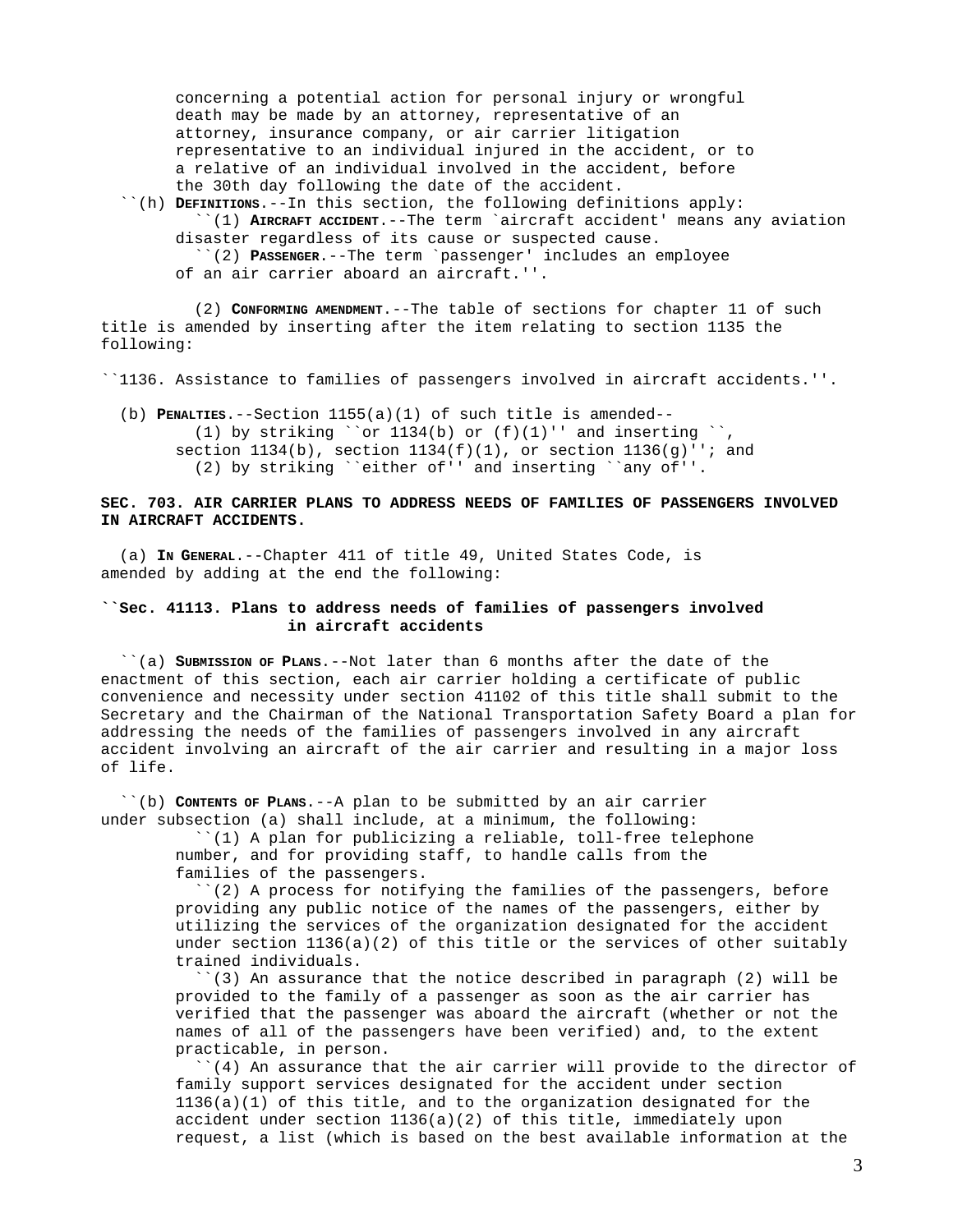time of the request) of the names of the passengers aboard the aircraft (whether or not such names have been verified), and will periodically update the list.

 ``(5) An assurance that the family of each passenger will be consulted about the disposition of all remains and personal effects of the passenger.

 ``(6) An assurance that if requested by the family of a passenger, any possession of the passenger within the control of the air carrier (regardless of its condition) will be returned to the family unless the possession is needed for the accident investigation or any criminal investigation.

 ``(7) An assurance that any unclaimed possession of a passenger within the control of the air carrier will be retained by the air carrier for at least 18 months.

 ``(8) An assurance that the family of each passenger will be consulted about construction by the air carrier of any monument to the passengers, including any inscription on the monument.

 ``(9) An assurance that the treatment of the families of nonrevenue passengers (and any other victim of the accident) will be the same as the treatment of the families of revenue passengers.

 ``(10) An assurance that the air carrier will work with any organization designated under section 1136(a)(2) of this title on an ongoing basis to ensure that families of passengers receive an appropriate level of services and assistance following each accident.

 $'(11)$  An assurance that the air carrier will provide reasonable compensation to any organization designated under section 1136(a)(2) of this title for services provided by the organization.

 ``(12) An assurance that the air carrier will assist the family of a passenger in traveling to the location of the accident and provide for the physical care of the family while the family is staying at such location.

 ``(13) An assurance that the air carrier will commit sufficient resources to carry out the plan.

 ``(c) **CERTIFICATE REQUIREMENT**.--After the date that is 6 months after the date of the enactment of this section, the Secretary may not approve an application for a certificate of public convenience and necessity under section 41102 of this title unless the applicant has included as part of such application a plan that meets the requirements of subsection (b).

 ``(d) **LIMITATION ON LIABILITY.--**An air carrier shall not be liable for damages in any action brought in a Federal or State court arising out of the performance of the air carrier in preparing or providing a passenger list pursuant to a plan submitted by the air carrier under subsection (b), unless such liability was caused by conduct of the air carrier which was grossly negligent or which constituted intentional misconduct.

 ``(e) **AIRCRAFT ACCIDENT AND PASSENGER DEFINED**.--In this section, the terms `aircraft accident' and `passenger' have the meanings such terms have in section 1136 of this title.''.

 (b) **CONFORMING AMENDMENT**.--The table of sections for such chapter is amended by adding at the end the following:

``41113. Plans to address needs of families of passengers involved in aircraft accidents.''.

**SEC. 704. ESTABLISHMENT OF TASK FORCE.**